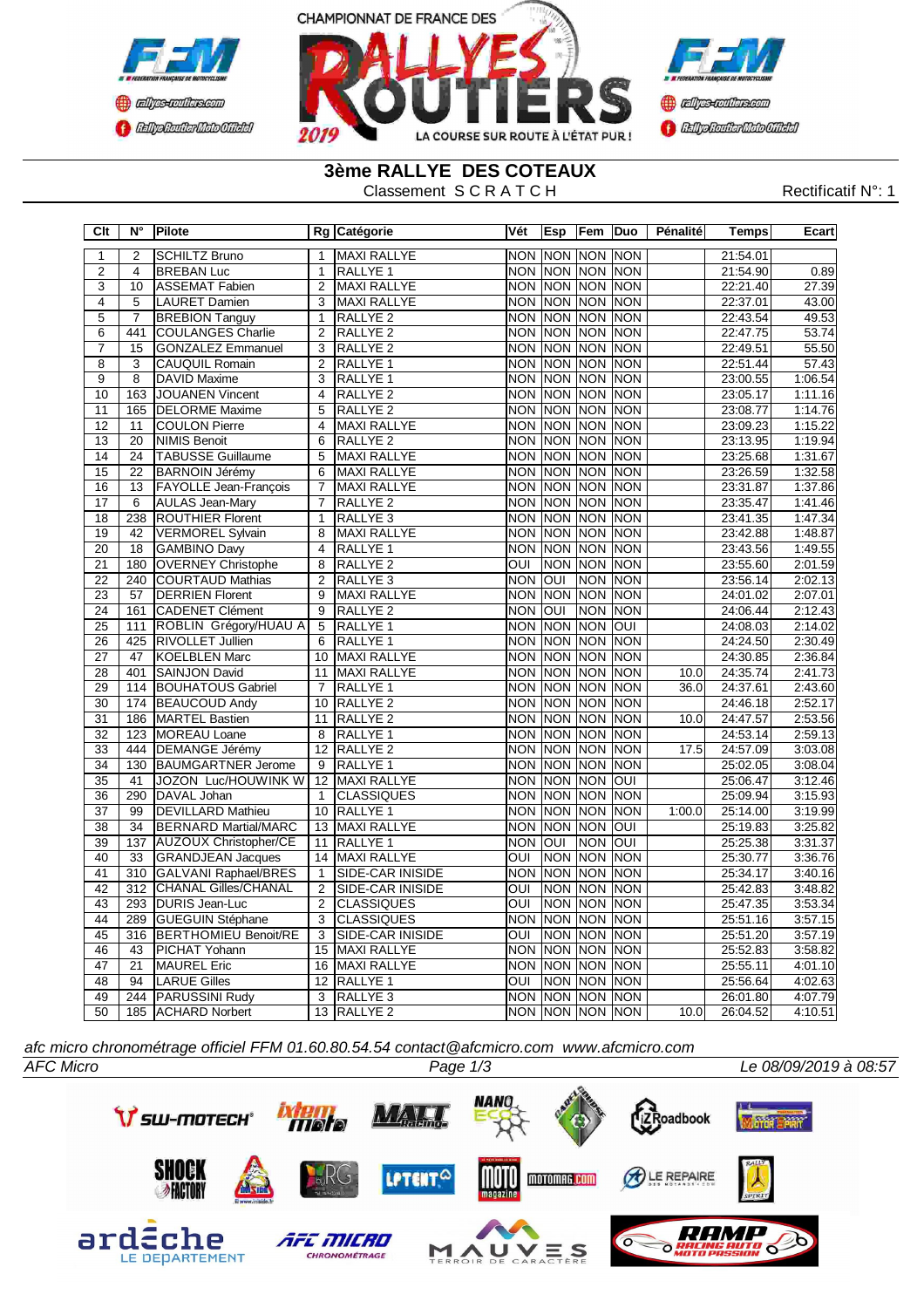



#### 3ème RALLYE DES COTEAUX Classement S C R A T C H Rectificatif N°: 1

| $\overline{C}$ It | $N^{\circ}$      | <b>Pilote</b>                |                 | Rg Catégorie            | Vét                     | <b>Esp</b>  | Fem                   | Duo                              | Pénalité | <b>Temps</b> | Ecart   |
|-------------------|------------------|------------------------------|-----------------|-------------------------|-------------------------|-------------|-----------------------|----------------------------------|----------|--------------|---------|
| 51                | 184              | <b>RECOUR Hugo</b>           |                 | 14 RALLYE 2             | <b>NON</b>              |             | NON NON NON           |                                  | 10.0     | 26:09.79     | 4:15.78 |
| 52                | 101              | <b>BACCA Riccardo</b>        | 13              | <b>RALLYE 1</b>         | <b>NON</b>              |             | <b>INON INON INON</b> |                                  |          | 26:14.25     | 4:20.24 |
| 53                | 417              | <b>OLSCHEWSKI William</b>    | 17              | <b>MAXI RALLYE</b>      |                         |             | NON NON NON NON       |                                  | 10.0     | 26:18.32     | 4:24.31 |
| 54                | $\overline{25}$  | <b>BORGEAT Gerard/REAU</b>   | 18              | <b>MAXI RALLYE</b>      | $\overline{O}$          |             | NON NON OUI           |                                  |          | 26:18.34     | 4:24.33 |
| $\overline{55}$   | 124              | <b>CHAPAS Tom</b>            | 14              | <b>RALLYE 1</b>         | <b>NON</b>              |             | NON NON NON           |                                  |          | 26:18.37     | 4:24.36 |
| 56                | 168              | <b>STEPHAN Pierre</b>        | 15              | RALLYE <sub>2</sub>     | <b>NON</b>              |             | NON NON NON           |                                  |          | 26:21.32     | 4:27.31 |
| $\overline{57}$   | 405              | <b>DESTRAZ Jérémiah</b>      | $\overline{19}$ | <b>MAXI RALLYE</b>      | <b>NON</b>              |             | NON NON NON           |                                  |          | 26:29.31     | 4:35.30 |
| 58                | 313              | RIBES Kévin/RIBES Julie      | 4               | SIDE-CAR INISIDE        |                         |             | NON NON NON NON       |                                  |          | 26:30.53     | 4:36.52 |
| 59                | 182              | <b>BRELY Michaël/TOCHE</b>   | 16              | RALLYE <sub>2</sub>     | <b>NON</b>              | <b>NON</b>  | NON OUI               |                                  |          | 26:30.68     | 4:36.67 |
| 60                | 54               | <b>DEBURCK Philippe</b>      | $\overline{20}$ | <b>MAXI RALLYE</b>      | OUI                     | <b>NON</b>  | <b>NON</b>            | <b>NON</b>                       |          | 26:37.33     | 4:43.32 |
| 61                | 92               | RADOJEWSKI Stéphane          | 15              | RALLYE <sub>1</sub>     | <b>NON</b>              | <b>INON</b> | NON NON               |                                  |          | 26:39.59     | 4:45.58 |
| 62                | 426              | <b>GUERRIN Jérémy</b>        | 16              | <b>RALLYE 1</b>         | <b>NON</b>              | <b>NON</b>  | <b>NON</b>            | <b>NON</b>                       |          | 26:44.13     | 4:50.12 |
| 63                | 113              | <b>GROSSE Johann</b>         | 17              | <b>RALLYE 1</b>         | <b>NON</b>              | NON NON     |                       | <b>NON</b>                       |          | 26:47.02     | 4:53.01 |
| 64                | 235              | <b>JARNAC Thomas</b>         | 4               | RALLYE <sub>3</sub>     | <b>NON</b>              | loui        |                       | <b>NON NON</b>                   |          | 26:48.85     | 4:54.84 |
| 65                | 418              | <b>BARTOLO Cédric</b>        | $\overline{18}$ | <b>RALLYE 1</b>         | <b>NON</b>              | <b>NON</b>  | NON NON               |                                  | 10.0     | 26:50.43     | 4:56.42 |
| 66                | 331              | <b>MENERET Florian/DUBE</b>  | 5               | SIDE-CAR INISIDE        | <b>NON</b>              |             | NON NON NON           |                                  |          | 26:50.79     | 4:56.78 |
| 67                | $\overline{52}$  | <b>BUISSON Luc</b>           | $\overline{21}$ | <b>MAXI RALLYE</b>      | <b>NON</b>              | <b>OUI</b>  |                       | NON NON                          | 1:37.5   | 26:52.34     | 4:58.33 |
| 68                | 292              | <b>FORTIN Eric</b>           | 4               | <b>CLASSIQUES</b>       | OUI                     | <b>NON</b>  | NON NON               |                                  |          | 26:55.41     | 5:01.40 |
| 69                | 429              | <b>PATOUILLET Pierre</b>     | 19              | <b>RALLYE 1</b>         | <b>NON</b>              |             | NON NON               | <b>NON</b>                       |          | 26:56.84     | 5:02.83 |
| $\overline{70}$   | 105              | SIMONNET Hervé               | 20              | RALLYE <sub>1</sub>     | ОUІ                     |             | NON NON NON           |                                  | 34.0     | 26:58.47     | 5:04.46 |
| 71                | 430              | <b>PEYRET Olivier</b>        | 21              | <b>RALLYE 1</b>         | <b>NON</b>              |             | NON NON NON           |                                  |          | 27:23.99     | 5:29.98 |
| $\overline{72}$   | 97               | <b>BRUN Eudes</b>            | 22              | RALLYE <sub>1</sub>     | <b>NON</b>              | <b>NON</b>  | NON NON               |                                  | 1:07.5   | 27:26.10     | 5:32.09 |
| 73                | 445              | <b>BOURGEOIS Patrick</b>     | 17              | <b>RALLYE 2</b>         | <b>NON</b>              |             | NON NON NON           |                                  | 10.0     | 27:30.21     | 5:36.20 |
| $\overline{74}$   | 303              | CRESCENZO Sébastien          | $\overline{5}$  | <b>CLASSIQUES</b>       |                         |             | NON NON NON NON       |                                  |          | 27:31.54     | 5:37.53 |
| $\overline{75}$   | 175              | <b>CAILLOT Eric</b>          | 18              | <b>RALLYE 2</b>         | $\overline{O}$          |             | NON NON NON           |                                  |          | 27:47.34     | 5:53.33 |
| $\overline{76}$   | 170              | <b>GILLI</b> Aurélien        | 19              | RALLYE <sub>2</sub>     | <b>NON</b>              | lon         | NON NON               |                                  |          | 27:49.41     | 5:55.40 |
| 77                | 162              | <b>DUPUIS-MAURIN Valéry</b>  | 20              | <b>RALLYE 2</b>         | <b>NON</b>              | <b>NON</b>  | lon                   | <b>NON</b>                       |          | 27:51.06     | 5:57.05 |
| $\overline{78}$   | $\overline{314}$ | ALEXIS Brice/MOLTENI L       | $\overline{6}$  | SIDE-CAR INISIDE        | <b>NON</b>              | NON         | <b>NON</b>            | <b>NON</b>                       | 10.0     | 27:52.36     | 5:58.35 |
| 79                | 423              | <b>D'ABRIGEON Franck</b>     | $\overline{23}$ | <b>RALLYE 1</b>         | $\overline{\text{C}}$   |             | NON NON NON           |                                  |          | 27:52.79     | 5:58.78 |
| 80                | 46               | <b>DOSMAS Philippe/DOSM</b>  | $\overline{22}$ | <b>MAXI RALLYE</b>      | $\overline{\text{OUI}}$ | <b>NON</b>  | <b>NON</b>            | $\overline{\overline{\text{O}}}$ |          | 27:55.30     | 6:01.29 |
| 81                | 315              | <b>LEPAGE Pauline/LEPAG</b>  | $\overline{7}$  | SIDE-CAR INISIDE        | <b>NON</b>              | <b>NON</b>  | loui                  | <b>NON</b>                       |          | 27:55.70     | 6:01.69 |
| 82                | 407              | COSTE Xavier                 | 23              | <b>MAXI RALLYE</b>      | <b>NON</b>              |             | NON NON NON           |                                  | 7.5      | 27:59.44     | 6:05.43 |
| 83                | 51               | <b>PELAEZ Sylvain</b>        | $\overline{24}$ | <b>MAXI RALLYE</b>      | <b>NON</b>              | loui        | <b>NON</b>            | <b>NON</b>                       |          | 28:02.96     | 6:08.95 |
| 84                | 160              | <b>BOUSSELIN Philippe</b>    | 21              | RALLYE <sub>2</sub>     | $\overline{\text{OUI}}$ | <b>NON</b>  | <b>NON</b>            | <b>NON</b>                       | 15.0     | 28:04.36     | 6:10.35 |
| 85                | 433              | <b>PINCE Yann</b>            | 22              | <b>RALLYE 2</b>         | <b>NON</b>              |             | NON NON NON           |                                  | 10.0     | 28:10.33     | 6:16.32 |
| 86                | 44               | <b>BASELLO Florent/FORIL</b> | 25              | <b>MAXI RALLYE</b>      | <b>NON</b>              |             | NON NON               | loui                             | 32.0     | 28:12.33     | 6:18.32 |
| 87                | $\overline{317}$ | <b>BACON Franck/CHOPAR</b>   | 8               | SIDE-CAR INISIDE        | <b>NON</b>              |             | NON NON               | <b>NON</b>                       |          | 28:14.66     | 6:20.65 |
| 88                | 291              | <b>THEILLAC Thierry</b>      | 6               | <b>CLASSIQUES</b>       | OUI                     |             | NON NON NON           |                                  |          | 28:15.79     | 6:21.78 |
| 89                | 421              | <b>BERNARD Loïc</b>          | $\overline{24}$ | <b>RALLYE1</b>          | <b>NON</b>              | NON         | <b>NON</b>            | <b>NON</b>                       | 25.0     | 28:18.56     | 6:24.55 |
| 90                | 109              | <b>FRANCOIS Nicolas</b>      | 25              | RALLYE 1                | <b>NON</b>              |             | NON NON NON           |                                  | 44.0     | 28:20.96     | 6:26.95 |
| 91                | 66               | <b>LAGUT Sébastien</b>       | 26              | <b>MAXI RALLYE</b>      | <b>NON</b>              |             | NON NON NON           |                                  | 4:02.5   | 28:21.08     | 6:27.07 |
| 92                | 432              | <b>VAURIS Etienne</b>        | 26              | RALLYE <sub>1</sub>     | <b>NON</b>              | <b>NON</b>  | <b>NON</b>            | <b>NON</b>                       | 10.0     | 28:25.63     | 6:31.62 |
| $\overline{93}$   | 107              | MATHIEU Sylvain              | 27              | <b>RALLYE 1</b>         |                         |             | NON NON NON NON       |                                  |          | 28:30.96     | 6:36.95 |
| 94                |                  | 424 FOURNIER Martial         |                 | 28 RALLYE 1             |                         |             | NON NON NON NON       |                                  |          | 28:37.16     | 6:43.15 |
| 95                |                  | 402   FONTESSE Sébastien     |                 | 27 MAXI RALLYE          |                         |             | NON NON NON NON       |                                  |          | 28:37.46     | 6:43.45 |
| 96                | 261              | <b>COUDURIER Thierry</b>     | 1               | <b>ANCIENNES</b>        |                         |             |                       | NON NON NON NON                  |          | 28:40.25     | 6:46.24 |
| 97                |                  | 246 DION Fabrice             | 5               | RALLYE 3                |                         |             |                       | NON NON NON NON                  | 10.0     | 28:44.56     | 6:50.55 |
| 98                | 37               | <b>NOVET Thibaud</b>         |                 | 28 MAXI RALLYE          |                         |             | NON NON NON NON       |                                  |          | 28:48.28     | 6:54.27 |
| 99                | 318              | <b>COUDERC Gilles/COUD</b>   | 9               | <b>SIDE-CAR INISIDE</b> |                         |             |                       | NON NON NON NON                  |          | 29:05.28     | 7:11.27 |
| 100               | 167              | <b>MOLINET Denis</b>         |                 | 23 RALLYE 2             | OUI                     |             |                       | NON NON NON                      |          | 29:07.12     | 7:13.11 |
| 101               | 321              | <b>BLEUSEZ David/CAPDE</b>   |                 | 10 SIDE-CAR INISIDE     |                         |             |                       | NON NON NON NON                  |          | 29:17.70     | 7:23.69 |

*afc micro chronométrage officiel FFM 01.60.80.54.54 contact@afcmicro.com www.afcmicro.com*